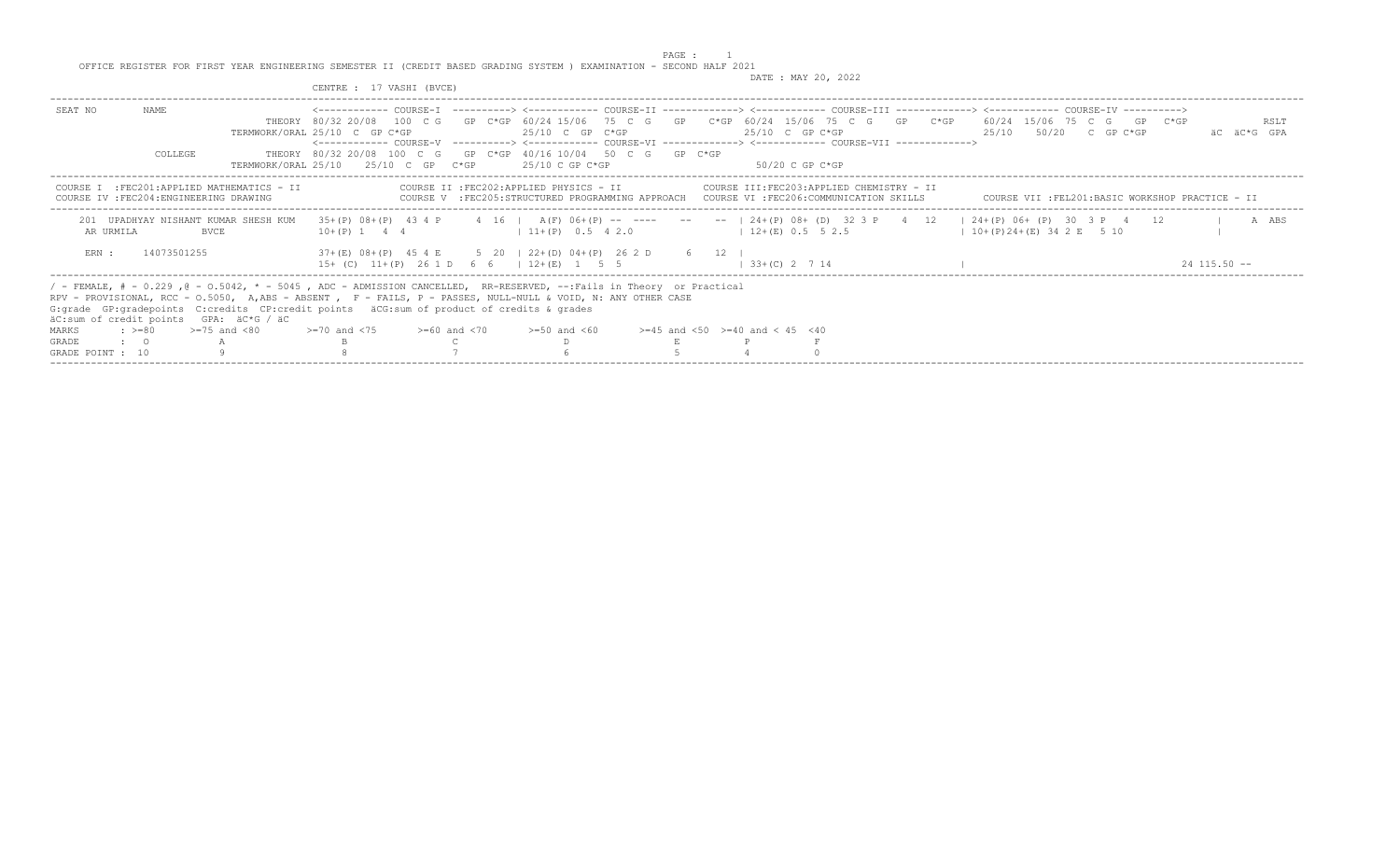|                                  |                         |                                                                                                                                                                                                                                                                                                                                                                                 | CENTRE : 174 VASHI (RAIT)                                                                                                                                                                                                                                    |                                                                                                                                       |  |                                                                                                                                                            |  |                                                 |  |                     |
|----------------------------------|-------------------------|---------------------------------------------------------------------------------------------------------------------------------------------------------------------------------------------------------------------------------------------------------------------------------------------------------------------------------------------------------------------------------|--------------------------------------------------------------------------------------------------------------------------------------------------------------------------------------------------------------------------------------------------------------|---------------------------------------------------------------------------------------------------------------------------------------|--|------------------------------------------------------------------------------------------------------------------------------------------------------------|--|-------------------------------------------------|--|---------------------|
| SEAT NO                          | NAME.<br><b>COLLEGE</b> |                                                                                                                                                                                                                                                                                                                                                                                 | THEORY 80/32 20/08 100 C G GP C*GP 60/24 15/06 75 C G GP C*GP 60/24 15/06 75 C G GP C*GP 60/24 15/06 75 C G GP C*GP<br>TERMWORK/ORAL 25/10 C GP C*GP<br>THEORY 80/32 20/08 100 C G GP C*GP 40/16 10/04 50 C G GP C*GP<br>TERMWORK/ORAL 25/10 25/10 C GP C*GP | 25/10 C GP C*GP<br>$25/10$ C GP C*GP                                                                                                  |  | $25/10$ C GP C*GP<br><------------- COURSE-V ----------> <------------ COURSE-VI -------------> <------------ COURSE-VII -------------><br>50/20 C GP C*GP |  | $25/10$ $50/20$ C GP C*GP                       |  | RSLT<br>äC äC*G GPA |
|                                  |                         | COURSE I : FEC201: APPLIED MATHEMATICS - II<br>COURSE IV : FEC204: ENGINEERING DRAWING                                                                                                                                                                                                                                                                                          |                                                                                                                                                                                                                                                              | COURSE II : FEC202: APPLIED PHYSICS - II                                                                                              |  | COURSE III:FEC203:APPLIED CHEMISTRY - II<br>COURSE V :FEC205:STRUCTURED PROGRAMMING APPROACH COURSE VI :FEC206:COMMUNICATION SKILLS                        |  | COURSE VII :FEL201:BASIC WORKSHOP PRACTICE - II |  |                     |
|                                  |                         | BORGAONKAR ANIKET VIJAY JAYSHRI<br><b>RATT</b>                                                                                                                                                                                                                                                                                                                                  | 42 (D) 08+(P) 50 4 D<br>$11+(P)$ 1 4 4                                                                                                                                                                                                                       | 6 24 1 24 + (P) 06 + (P) 30 3 P<br>$12+(E)$ 0.5 5 2.5                                                                                 |  | 4 12   27+(E) 09+ (C) 36 3 E 5 15   28 (E) 06+ (P) 34 3 E 5 15<br>$12+(E)$ 0.5 5 2.5                                                                       |  | $10+(P)20+(P)302P48$                            |  |                     |
| ERN :                            | 16512202980             |                                                                                                                                                                                                                                                                                                                                                                                 |                                                                                                                                                                                                                                                              | $34+(P)$ $08+(P)$ $42$ $4$ $P$ $4$ $16$ $121+(D)$ $04+(P)$ $25$ $2$ $D$ $6$ $12$ $1$<br>$10+$ (P) $12+(E)$ 22 1 P 4 4   10+ (P) 1 4 4 |  | $1, 20+(P)$ 2 4 8                                                                                                                                          |  |                                                 |  | 27 127.00 4.70      |
|                                  |                         | / - FEMALE, # - 0.229, @ - 0.5042, * - 5045, ADC - ADMISSION CANCELLED, RR-RESERVED, --:Fails in Theory or Practical<br>RPV - PROVISIONAL, RCC - 0.5050, A,ABS - ABSENT , F - FAILS, P - PASSES, NULL-NULL & VOID, N: ANY OTHER CASE<br>G: grade GP: gradepoints C: credits CP: credit points äCG: sum of product of credits & grades<br>äC:sum of credit points GPA: äC*G / äC |                                                                                                                                                                                                                                                              |                                                                                                                                       |  |                                                                                                                                                            |  |                                                 |  |                     |
| MARKS                            |                         | $\div$ >=80 >=75 and <80                                                                                                                                                                                                                                                                                                                                                        | $>=70$ and $<75$ $>=60$ and $<70$                                                                                                                                                                                                                            | $>=50$ and $<60$                                                                                                                      |  | $>=45$ and $<50$ $>=40$ and $< 45$ $<40$                                                                                                                   |  |                                                 |  |                     |
| <b>GRADE</b><br>GRADE POINT : 10 | $\cdot$ $\cdot$ 0       |                                                                                                                                                                                                                                                                                                                                                                                 |                                                                                                                                                                                                                                                              |                                                                                                                                       |  |                                                                                                                                                            |  |                                                 |  |                     |
|                                  |                         |                                                                                                                                                                                                                                                                                                                                                                                 |                                                                                                                                                                                                                                                              |                                                                                                                                       |  |                                                                                                                                                            |  |                                                 |  |                     |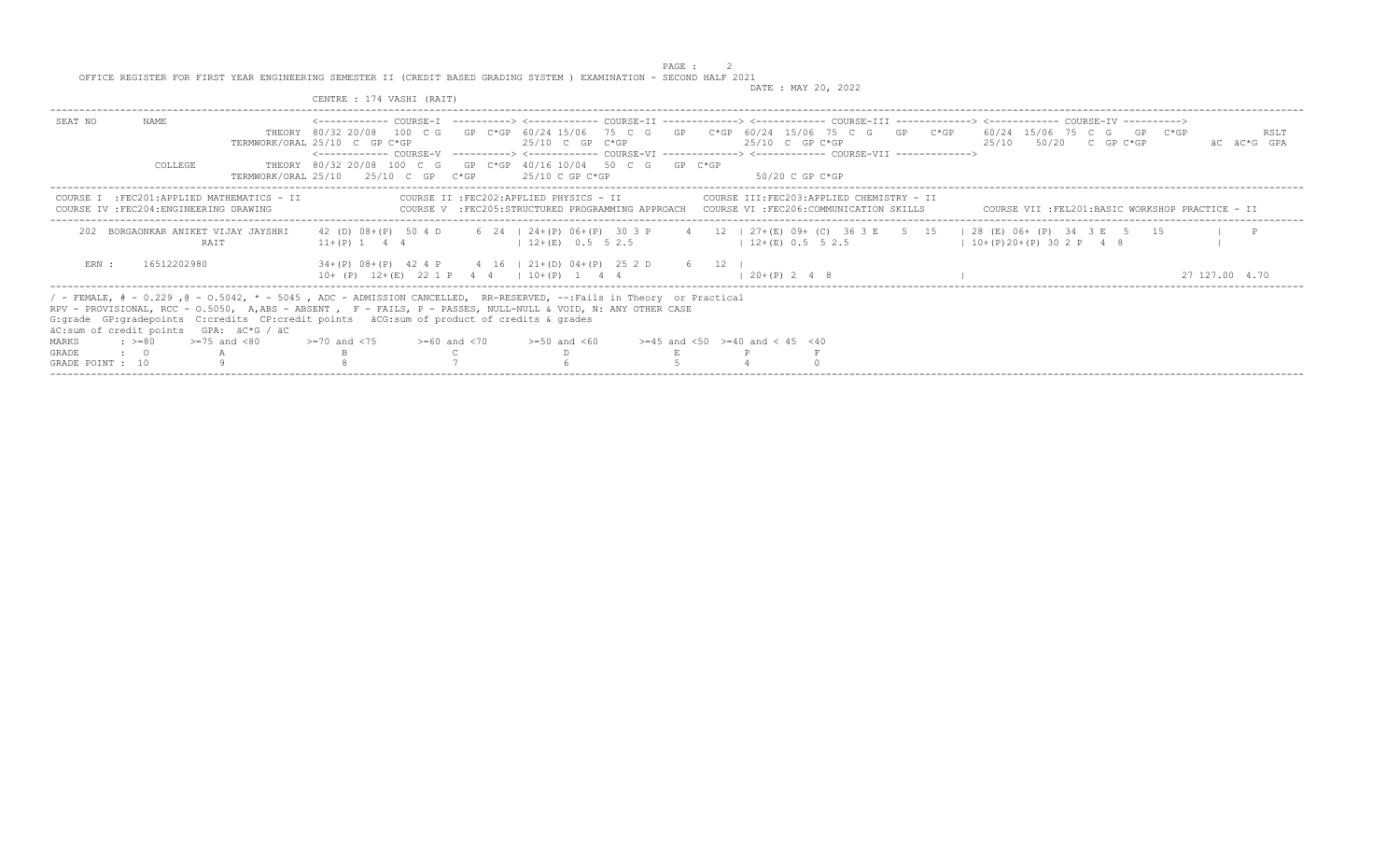|                  |                   |                                                                                                                                                                                                                                                                                                                                                                                  | CENTRE : 734 (YTIET)                                                                                                                                                                                                                                                      |  |                                          |  |                                          |  |                                                                                                                                                                  |  |                |                     |
|------------------|-------------------|----------------------------------------------------------------------------------------------------------------------------------------------------------------------------------------------------------------------------------------------------------------------------------------------------------------------------------------------------------------------------------|---------------------------------------------------------------------------------------------------------------------------------------------------------------------------------------------------------------------------------------------------------------------------|--|------------------------------------------|--|------------------------------------------|--|------------------------------------------------------------------------------------------------------------------------------------------------------------------|--|----------------|---------------------|
| SEAT NO          | NAME.             |                                                                                                                                                                                                                                                                                                                                                                                  | THEORY 80/32 20/08 100 C G GP C*GP 60/24 15/06 75 C G GP C*GP 60/24 15/06 75 C G GP C*GP 60/24 15/06 75 C G GP C*GP<br>TERMWORK/ORAL 25/10 C GP C*GP<br><------------ COURSE-V ----------> <------------ COURSE-VI -------------> <------------ COURSE-VII -------------> |  | 25/10 C GP C*GP                          |  | $25/10$ C GP C*GP                        |  | <------------ COURSE-T ----------> <------------ COURSE-TT -------------> <----------- COURSE-TT -----------> <---------- COURSE-TT<br>$25/10$ $50/20$ C GP C*GP |  |                | RSLT<br>äC äC*G GPA |
|                  | COLLEGE           |                                                                                                                                                                                                                                                                                                                                                                                  | THEORY 80/32 20/08 100 C G GP C*GP 40/16 10/04 50 C G GP C*GP<br>$TERMWORK/ORAI, 25/10$ $25/10$ C GP $C*GP$                                                                                                                                                               |  | 25/10 C GP C*GP                          |  | - 50/20 C GP C*GP                        |  |                                                                                                                                                                  |  |                |                     |
|                  |                   | COURSE I : FEC201: APPLIED MATHEMATICS - II<br>COURSE IV : FEC204: ENGINEERING DRAWING                                                                                                                                                                                                                                                                                           |                                                                                                                                                                                                                                                                           |  | COURSE II : FEC202: APPLIED PHYSICS - II |  | COURSE III:FEC203:APPLIED CHEMISTRY - II |  | COURSE V :FEC205:STRUCTURED PROGRAMMING APPROACH COURSE VI :FEC206:COMMUNICATION SKILLS COURSE VII :FEL201:BASIC WORKSHOP PRACTICE - II                          |  |                |                     |
|                  |                   | VARVELKAR GAURAV SANTOSH SAMPADA<br>YTIET                                                                                                                                                                                                                                                                                                                                        | 37 (E) 13+(C) 50 4 D 6 24   26+(P) 08+(D) 34 3 E 5 15   24+(P) 07+ (E) 31 3 P 4 12   24+(P) 10+ (C) 34 3 E 5 15<br>$12 + (E)$ 1 5 5                                                                                                                                       |  | $(13+(D) 0.5 6 3.0)$                     |  | $10+(P) 0.5 4 2.0$                       |  | $12+(E)36$ (B) 48 2 C 7 14                                                                                                                                       |  |                |                     |
| ERN :            | 16512218235       |                                                                                                                                                                                                                                                                                                                                                                                  | 37+(E) 10+(D) 47 4 E 5 20   24+(C) 04+(P) 28 2 D 6 12  <br>$10+$ (P) $10+(P)$ 20 1 P 4 4   15+(C) 1 7 7                                                                                                                                                                   |  |                                          |  | $1, 30 + (C)$ 2 7 14                     |  |                                                                                                                                                                  |  | 27 147 00 5.44 |                     |
|                  |                   | / - FEMALE, # - 0.229 ,@ - 0.5042, * - 5045 , ADC - ADMISSION CANCELLED, RR-RESERVED, --:Fails in Theory or Practical<br>RPV - PROVISIONAL, RCC - 0.5050, A,ABS - ABSENT , F - FAILS, P - PASSES, NULL-NULL & VOID, N: ANY OTHER CASE<br>G: qrade GP: qradepoints C: credits CP: credit points äCG: sum of product of credits & qrades<br>äC:sum of credit points GPA: äC*G / äC |                                                                                                                                                                                                                                                                           |  |                                          |  |                                          |  |                                                                                                                                                                  |  |                |                     |
| <b>MARKS</b>     |                   | $\approx$ $> = 80$ $\gt = 75$ and $< 80$                                                                                                                                                                                                                                                                                                                                         | $>=70$ and $<75$ $>=60$ and $<70$                                                                                                                                                                                                                                         |  | $>=50$ and $<60$                         |  | $>=45$ and $<50$ $>=40$ and $< 45$ $<40$ |  |                                                                                                                                                                  |  |                |                     |
| <b>GRADE</b>     | $\cdot$ $\cdot$ 0 |                                                                                                                                                                                                                                                                                                                                                                                  |                                                                                                                                                                                                                                                                           |  |                                          |  |                                          |  |                                                                                                                                                                  |  |                |                     |
| GRADE POINT : 10 |                   |                                                                                                                                                                                                                                                                                                                                                                                  |                                                                                                                                                                                                                                                                           |  |                                          |  |                                          |  |                                                                                                                                                                  |  |                |                     |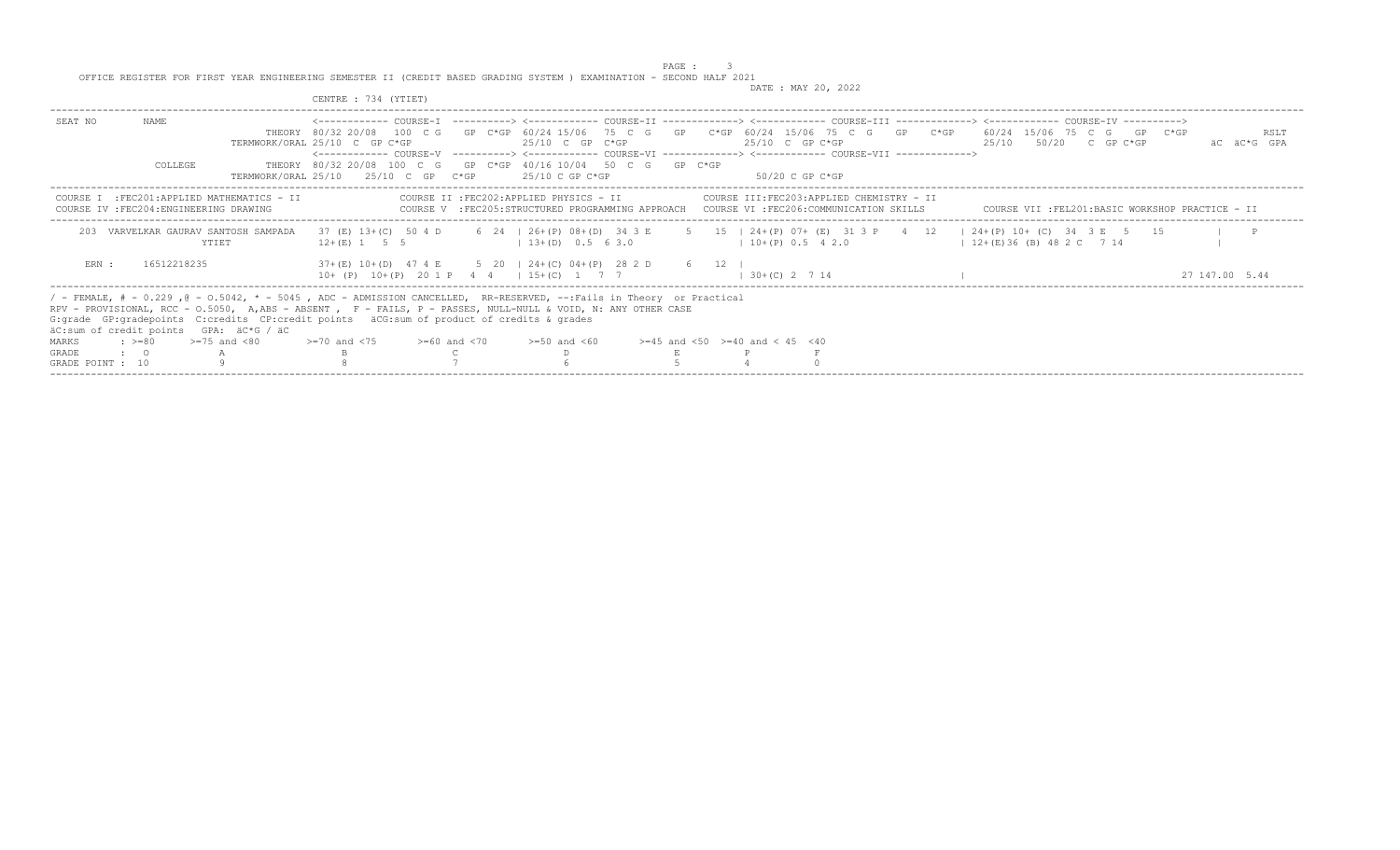DATE : MAY 20, 2022

|                                         |                                             | CENTRE : 776 ARIET                                                                                                                                                                                                                                                                                                                                                                                                                 |                                          |                                                                                             | DAID , MAI 20, 2022 |                                               |                                                   |                     |
|-----------------------------------------|---------------------------------------------|------------------------------------------------------------------------------------------------------------------------------------------------------------------------------------------------------------------------------------------------------------------------------------------------------------------------------------------------------------------------------------------------------------------------------------|------------------------------------------|---------------------------------------------------------------------------------------------|---------------------|-----------------------------------------------|---------------------------------------------------|---------------------|
| NAME.<br>SEAT NO                        |                                             | THEORY 80/32 20/08 100 C G GP C*GP 60/24 15/06 75 C G GP C*GP 60/24 15/06 75 C G GP C*GP 60/24 15/06 75 C G GP C*GP<br>TERMWORK/ORAL 25/10 C GP C*GP<br><------------- COURSE-V ----------> <------------ COURSE-VI -------------> <------------- COURSE-VII ------------->                                                                                                                                                        |                                          | $25/10$ C GP C*GP                                                                           | $25/10$ C GP C*GP   |                                               | 25/10 50/20 C GP C*GP                             | RSLT<br>AC AC*G GPA |
|                                         | COLLEGE                                     | THEORY 80/32 20/08 100 C G GP C*GP 40/16 10/04 50 C G GP C*GP<br>TERMWORK/ORAL $25/10$ $25/10$ C GP $C*GP$ $25/10$ C GP $C*GP$                                                                                                                                                                                                                                                                                                     |                                          |                                                                                             | - 50/20 C GP C*GP   |                                               |                                                   |                     |
| COURSE IV : FEC204: ENGINEERING DRAWING | COURSE I : FEC201: APPLIED MATHEMATICS - II |                                                                                                                                                                                                                                                                                                                                                                                                                                    | COURSE II : FEC202: APPLIED PHYSICS - II | COURSE V : FEC205: STRUCTURED PROGRAMMING APPROACH COURSE VI : FEC206: COMMUNICATION SKILLS |                     | COURSE III:FEC203:APPLIED CHEMISTRY - II      | COURSE VII : FEL201: BASIC WORKSHOP PRACTICE - II |                     |
|                                         | 204 SINGH AKHAND VIKRAM SUMAN<br>ARIET      | A (F) 08+(P) -- ---- -- --   A(F) 09+(C) -- ---- -- --   A(F) 06+ (P) -- ---- -- --   24+(P) 09E (C) 33 3 P 4 12<br>$20+ (0)$ 1 10 10                                                                                                                                                                                                                                                                                              | $14+(D)$ 0.5 6 3.0                       |                                                                                             |                     | $11+(P)$ 0.5 4 2.0 $10+(P)26E(D)$ 36 2 E 5 10 |                                                   |                     |
| ERN :                                   | 16512219539                                 | A (F) A (F) -- ---- -- --   A (F) A (F) -- ---- -- --<br>$10+$ (P) A (F) -- --                                                                                                                                                                                                                                                                                                                                                     | $--- --- -- A(F)$ $--- ---$              |                                                                                             | $1, 21+(P)$ 2 4 8   |                                               |                                                   | 94500-              |
| $\cdot$ $\cdot$ 0<br><b>GRADE</b>       | äC:sum of credit points GPA: äC*G / äC      | / - FEMALE, # - 0.229, @ - 0.5042, * - 5045, ADC - ADMISSION CANCELLED, RR-RESERVED, --:Fails in Theory or Practical<br>RPV - PROVISIONAL, RCC - 0.5050, A,ABS - ABSENT , F - FAILS, P - PASSES, NULL-NULL & VOID, N: ANY OTHER CASE<br>G:grade GP:gradepoints C:credits CP:credit points äCG:sum of product of credits & grades<br>MARKS : >=80 >=75 and <80 >=70 and <75 >=60 and <70 >=50 and <60 >=45 and <50 >=40 and <45 <40 |                                          |                                                                                             |                     |                                               |                                                   |                     |
| GRADE POINT : 10                        |                                             |                                                                                                                                                                                                                                                                                                                                                                                                                                    |                                          |                                                                                             |                     |                                               |                                                   |                     |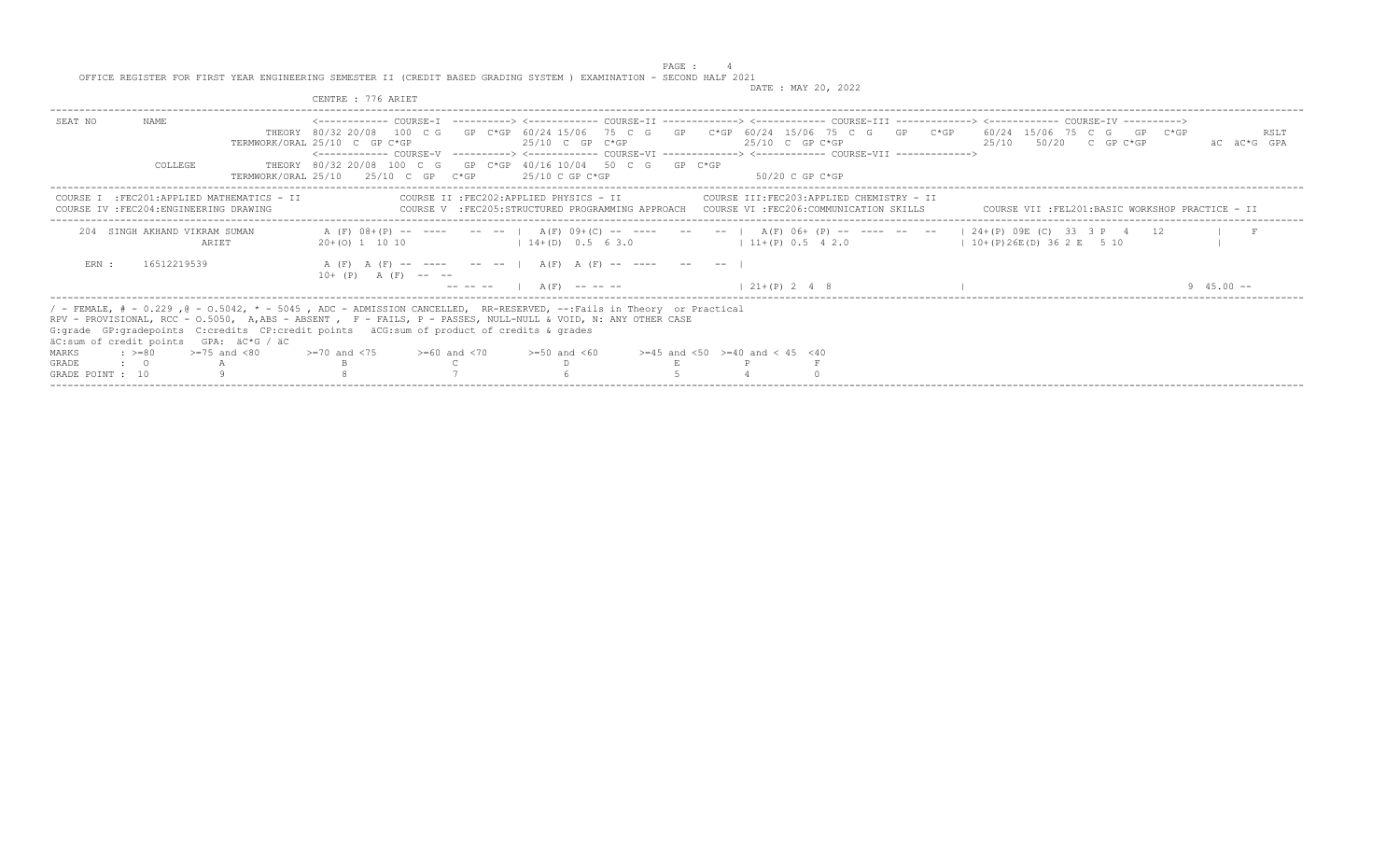|                                  |                              |                                                                                                                                         | CENTRE : 822 KHALAPUR (PILLAI)                                       |                                                                                                                                                                                                                                                                                                                                                  |                                          |                           |                            |                                                 |
|----------------------------------|------------------------------|-----------------------------------------------------------------------------------------------------------------------------------------|----------------------------------------------------------------------|--------------------------------------------------------------------------------------------------------------------------------------------------------------------------------------------------------------------------------------------------------------------------------------------------------------------------------------------------|------------------------------------------|---------------------------|----------------------------|-------------------------------------------------|
| SEAT NO                          | NAME.<br><b>COLLEGE</b>      |                                                                                                                                         | TERMWORK/ORAL 25/10 C GP C*GP<br>TERMWORK/ORAL 25/10 25/10 C GP C*GP | THEORY 80/32 20/08 100 C G GP C*GP 60/24 15/06 75 C G GP C*GP 60/24 15/06 75 C G GP C*GP 60/24 15/06 75 C G GP C*GP<br>25/10 C GP C*GP<br><------------- COURSE-V ----------> <------------ COURSE-VI -------------> <------------ COURSE-VII -------------><br>THEORY 80/32 20/08 100 C G GP C*GP 40/16 10/04 50 C G GP C*GP<br>25/10 C GP C*GP | $25/10$ C GP C*GP<br>50/20 C GP C*GP     | $25/10$ $50/20$ C GP C*GP |                            | RSLT<br>äC äC*G GPA                             |
|                                  |                              | COURSE I : FEC201: APPLIED MATHEMATICS - II<br>COURSE IV : FEC204: ENGINEERING DRAWING                                                  |                                                                      | COURSE II : FEC202: APPLIED PHYSICS - II<br>COURSE V :FEC205:STRUCTURED PROGRAMMING APPROACH COURSE VI :FEC206:COMMUNICATION SKILLS                                                                                                                                                                                                              | COURSE III:FEC203:APPLIED CHEMISTRY - II |                           |                            | COURSE VII :FEL201:BASIC WORKSHOP PRACTICE - II |
|                                  | 205 TAMBE RAHUL RAMDAS PRITI | PILLAT'S                                                                                                                                |                                                                      | 37 (E) 14 (B) 51 4 D 6 24   27 (E) 07 (E) 34 3 E 5 15   25 (P) 11 (B) 36 3 E 5 15   24 (P) 10 (C) 34 3 E 5 15<br>16 (C) 1 7 7 1 10 (P) 0.5 4 2.0                                                                                                                                                                                                 | 1 15 (C) 0.5 7 3.5                       |                           | $12$ (E) 20 (P) 32 2 P 4 8 |                                                 |
| ERN :                            |                              |                                                                                                                                         |                                                                      | 54 (C) 08 (P) 62 4 C 7 28   21 (D) 07 (B) 28 2 D 6 12  <br>14 (D) 16 (C) 30 1 C 7 7   15 (C) 1 7 7   28 (D) 2 6 12                                                                                                                                                                                                                               |                                          |                           |                            | 27 155.50 5.76                                  |
|                                  |                              | G: grade GP: gradepoints C: credits CP: credit points äCG: sum of product of credits & grades<br>äC:sum of credit points GPA: äC*G / äC |                                                                      | / - FEMALE, # - 0.229, @ - 0.5042, * - 5045, ADC - ADMISSION CANCELLED, RR-RESERVED, --:Fails in Theory or Practical<br>RPV - PROVISIONAL, RCC - 0.5050, A,ABS - ABSENT , F - FAILS, P - PASSES, NULL-NULL & VOID, N: ANY OTHER CASE                                                                                                             |                                          |                           |                            |                                                 |
| MARKS                            |                              | $\div$ >=80 >=75 and <80                                                                                                                | $> = 70$ and $< 75$ $> = 60$ and $< 70$                              | $>=50$ and $<60$                                                                                                                                                                                                                                                                                                                                 | $>=45$ and $<50$ $>=40$ and $< 45$ $<40$ |                           |                            |                                                 |
| <b>GRADE</b><br>GRADE POINT : 10 | $\cdot$ 0                    |                                                                                                                                         |                                                                      |                                                                                                                                                                                                                                                                                                                                                  |                                          |                           |                            |                                                 |
|                                  |                              |                                                                                                                                         |                                                                      |                                                                                                                                                                                                                                                                                                                                                  |                                          |                           |                            |                                                 |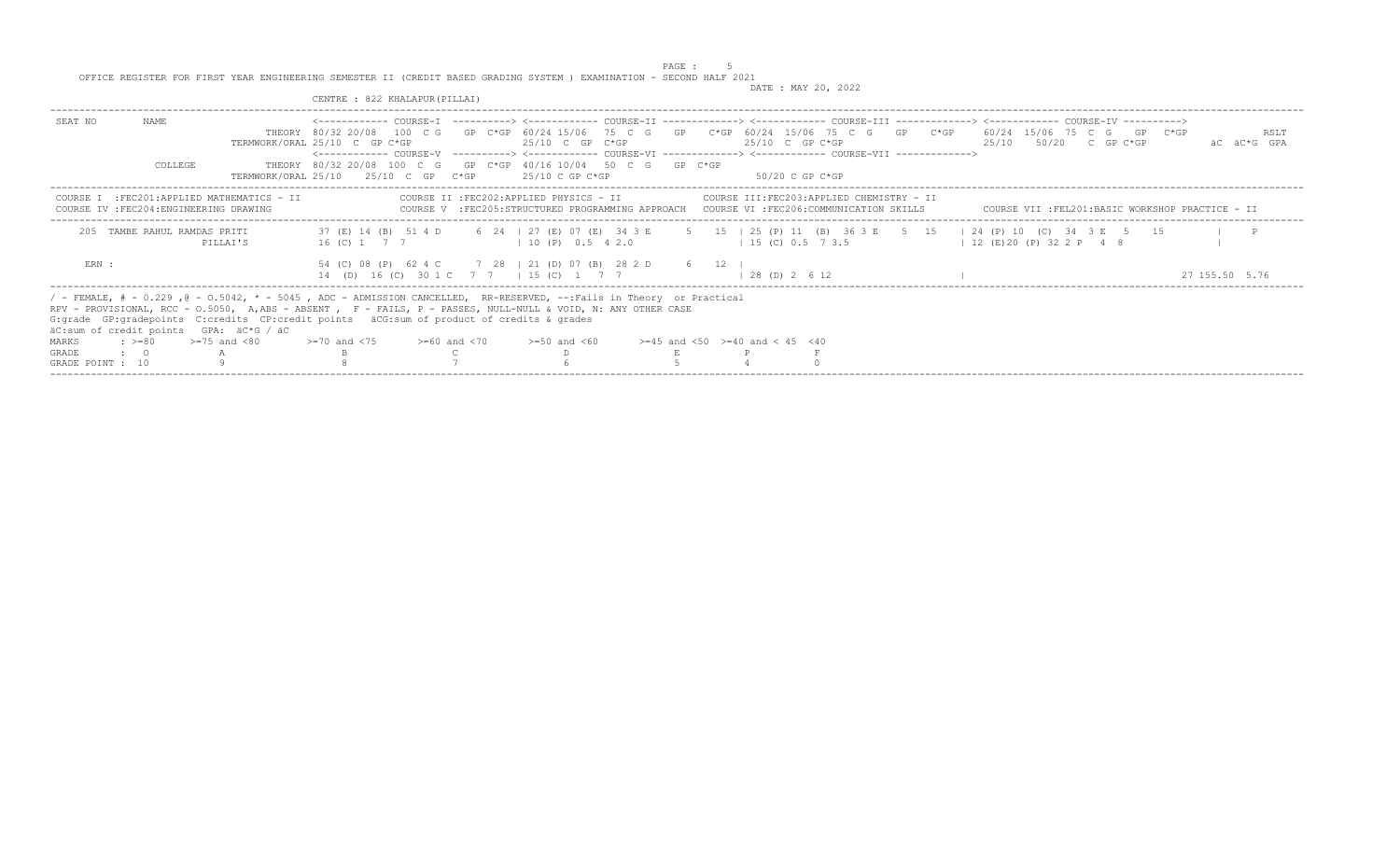|                  |                         |                                                                                                                                                                                                                                                                                                                                                                                 | CENTRE : 945 VOGCOE                                                                                                                                                                                                   |  |                                          |  |                                                                                                                                                                                     |  |  |                        |                           |                |      |
|------------------|-------------------------|---------------------------------------------------------------------------------------------------------------------------------------------------------------------------------------------------------------------------------------------------------------------------------------------------------------------------------------------------------------------------------|-----------------------------------------------------------------------------------------------------------------------------------------------------------------------------------------------------------------------|--|------------------------------------------|--|-------------------------------------------------------------------------------------------------------------------------------------------------------------------------------------|--|--|------------------------|---------------------------|----------------|------|
| SEAT NO          | NAME.<br><b>COLLEGE</b> |                                                                                                                                                                                                                                                                                                                                                                                 | THEORY 80/32 20/08 100 C G GP C*GP 60/24 15/06 75 C G GP C*GP 60/24 15/06 75 C G GP C*GP 60/24 15/06 75 C G GP C*GP<br>TERMWORK/ORAL 25/10 C GP C*GP<br>THEORY 80/32 20/08 100 C G GP C*GP 40/16 10/04 50 C G GP C*GP |  | $25/10$ C GP C*GP                        |  | $25/10$ C GP C*GP<br><------------- COURSE-V ----------> <------------ COURSE-VI -------------> <------------ COURSE-VII ------------->                                             |  |  |                        | $25/10$ $50/20$ C GP C*GP | äC äC*G GPA    | RSLT |
|                  |                         |                                                                                                                                                                                                                                                                                                                                                                                 | TERMWORK/ORAL 25/10 25/10 C GP C*GP                                                                                                                                                                                   |  | 25/10 C GP C*GP                          |  | 50/20 C GP C*GP                                                                                                                                                                     |  |  |                        |                           |                |      |
|                  |                         | COURSE I : FEC201: APPLIED MATHEMATICS - II<br>COURSE IV : FEC204: ENGINEERING DRAWING                                                                                                                                                                                                                                                                                          |                                                                                                                                                                                                                       |  | COURSE II : FEC202: APPLIED PHYSICS - II |  | COURSE III:FEC203:APPLIED CHEMISTRY - II<br>COURSE V :FEC205:STRUCTURED PROGRAMMING APPROACH COURSE VI :FEC206:COMMUNICATION SKILLS COURSE VII :FEL201:BASIC WORKSHOP PRACTICE - II |  |  |                        |                           |                |      |
| HTT.A            |                         | 206 WAGH PRATHAMESH VISHWAJIT CHARUS<br>VOGCOE                                                                                                                                                                                                                                                                                                                                  | $15+(C)$ 1 7 7                                                                                                                                                                                                        |  | $18+(B)$ 0.5 8 4.0                       |  | 36 (E) 10+(D) 46 4 E 5 20   25+(P) 07+(E) 32 3 P 4 12   33+(D) 07+ (E) 40 3 D 6 18   34+(D) 08+ (D) 42 3 D 6 18<br>$11+(P)$ 0.5 4 2.0                                               |  |  | $11+(P)30+(C)412D 612$ |                           |                |      |
| ERN :            | 16512224134             |                                                                                                                                                                                                                                                                                                                                                                                 | $32+(P)$ $12+(C)$ 44 4 P 4 16   26+(C) 05+(D) 31 2 C 7 14  <br>$10+$ (P) $10+(P)$ 20 1 P 4 4   15+(C) 1 7 7                                                                                                           |  |                                          |  | $1, 24 + (E), 2, 5, 10$                                                                                                                                                             |  |  |                        |                           | 27 144,00 5.33 |      |
|                  |                         | / - FEMALE, # - 0.229, @ - 0.5042, * - 5045, ADC - ADMISSION CANCELLED, RR-RESERVED, --:Fails in Theory or Practical<br>RPV - PROVISIONAL, RCC - 0.5050, A,ABS - ABSENT , F - FAILS, P - PASSES, NULL-NULL & VOID, N: ANY OTHER CASE<br>G: grade GP: gradepoints C: credits CP: credit points äCG: sum of product of credits & grades<br>äC:sum of credit points GPA: äC*G / äC |                                                                                                                                                                                                                       |  |                                          |  |                                                                                                                                                                                     |  |  |                        |                           |                |      |
| MARKS            |                         | $\div$ >=80 >=75 and <80                                                                                                                                                                                                                                                                                                                                                        | $>=70$ and $<75$ $>=60$ and $<70$                                                                                                                                                                                     |  | $>=50$ and $<60$                         |  | $>=45$ and $<50$ $>=40$ and $< 45$ $<40$                                                                                                                                            |  |  |                        |                           |                |      |
| <b>GRADE</b>     | $\cdot$ $\cdot$ 0       |                                                                                                                                                                                                                                                                                                                                                                                 |                                                                                                                                                                                                                       |  |                                          |  |                                                                                                                                                                                     |  |  |                        |                           |                |      |
| GRADE POINT : 10 |                         |                                                                                                                                                                                                                                                                                                                                                                                 |                                                                                                                                                                                                                       |  |                                          |  |                                                                                                                                                                                     |  |  |                        |                           |                |      |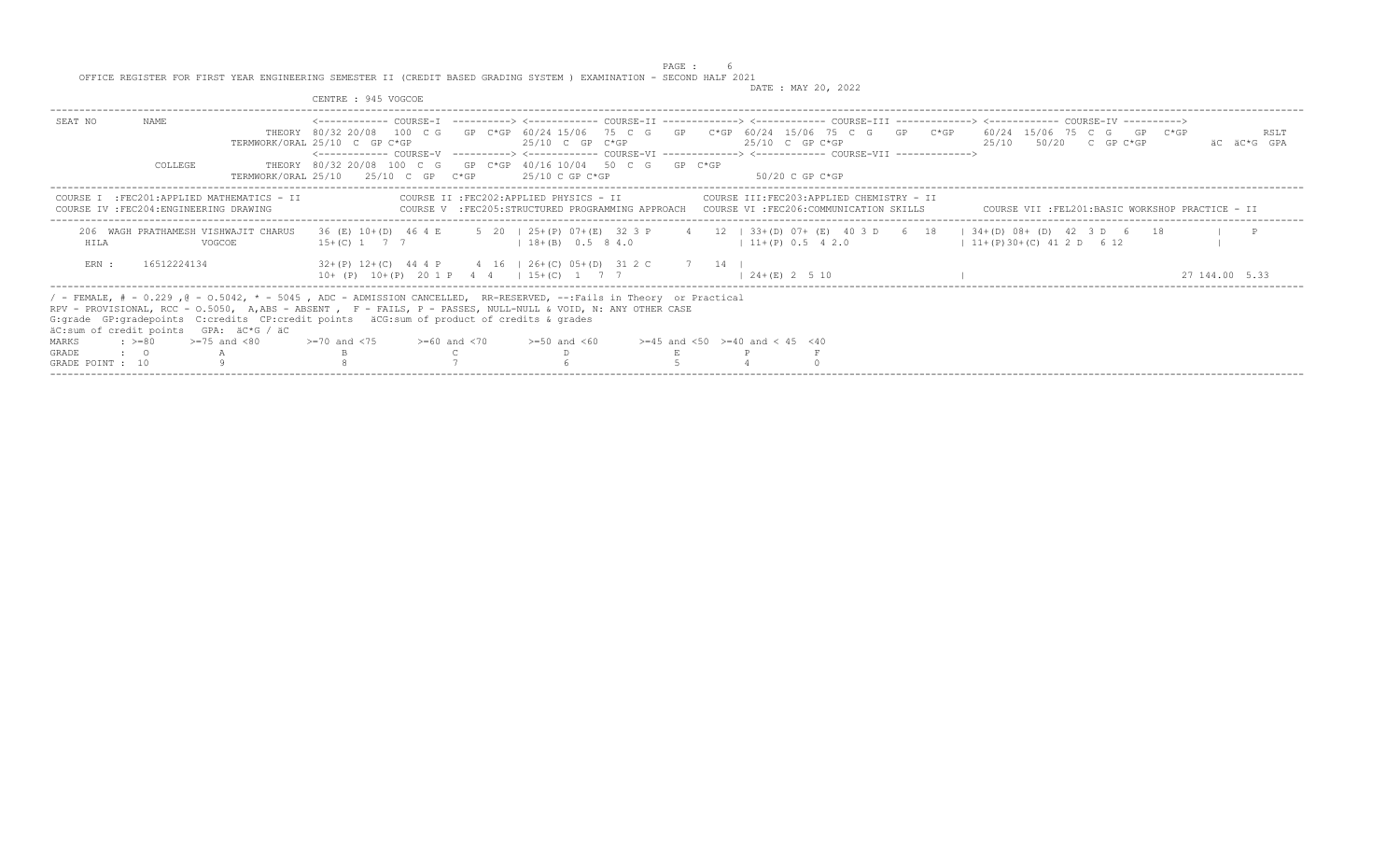|                                  |                   |                                                                                                                                                                                                                                                                                                                                                                                  | CENTRE : 948 BRHCET                                                                                                                                                                                                                                                                                                                                                                                                                                                                |  |                                          |  |                                          |                                          |  |                       |                           |                                                                                                                                         |
|----------------------------------|-------------------|----------------------------------------------------------------------------------------------------------------------------------------------------------------------------------------------------------------------------------------------------------------------------------------------------------------------------------------------------------------------------------|------------------------------------------------------------------------------------------------------------------------------------------------------------------------------------------------------------------------------------------------------------------------------------------------------------------------------------------------------------------------------------------------------------------------------------------------------------------------------------|--|------------------------------------------|--|------------------------------------------|------------------------------------------|--|-----------------------|---------------------------|-----------------------------------------------------------------------------------------------------------------------------------------|
| SEAT NO                          | NAME.<br>COLLEGE  |                                                                                                                                                                                                                                                                                                                                                                                  | <------------ COURSE-T ----------> <------------ COURSE-TT -------------> <----------- COURSE-TT -----------> <----------- COURSE-TT<br>THEORY 80/32 20/08 100 C G GP C*GP 60/24 15/06 75 C G GP C*GP 60/24 15/06 75 C G GP C*GP 60/24 15/06 75 C G GP C*GP<br>TERMWORK/ORAL 25/10 C GP C*GP<br><------------ COURSE-V ----------> <------------ COURSE-VI -------------> <------------ COURSE-VII -------------><br>THEORY 80/32 20/08 100 C G GP C*GP 40/16 10/04 50 C G GP C*GP |  | 25/10 C GP C*GP                          |  | $25/10$ C GP C*GP                        |                                          |  |                       | $25/10$ $50/20$ C GP C*GP | RSLT<br>äC äC*G GPA                                                                                                                     |
|                                  |                   |                                                                                                                                                                                                                                                                                                                                                                                  | $TERMWORK/ORAI, 25/10$ 25/10 C GP C*GP                                                                                                                                                                                                                                                                                                                                                                                                                                             |  | 25/10 C GP C*GP                          |  | -50/20 C GP C*GP                         |                                          |  |                       |                           |                                                                                                                                         |
|                                  |                   | COURSE I : FEC201: APPLIED MATHEMATICS - II<br>COURSE IV : FEC204: ENGINEERING DRAWING                                                                                                                                                                                                                                                                                           |                                                                                                                                                                                                                                                                                                                                                                                                                                                                                    |  | COURSE II : FEC202: APPLIED PHYSICS - II |  |                                          | COURSE III:FEC203:APPLIED CHEMISTRY - II |  |                       |                           | COURSE V :FEC205:STRUCTURED PROGRAMMING APPROACH COURSE VI :FEC206:COMMUNICATION SKILLS COURSE VII :FEL201:BASIC WORKSHOP PRACTICE - II |
| 207                              |                   | GADAVE RUSHIKESH SURESH RAJANI<br><b>BRHCET</b>                                                                                                                                                                                                                                                                                                                                  | 33 (P) 10+(D) 43 4 P 4 16   27+(E) 06+(P) 33 3 P 4 12   27 (E) 06+ (P) 33 3 P 4 12   24 (P) 08+ (D) 32 3 P 4 12<br>$11+(P)$ 1 4 4                                                                                                                                                                                                                                                                                                                                                  |  | $14+(D)$ 0.5 6 3.0                       |  | $18+(B)$ 0.5 8 4.0                       |                                          |  | $10+(P)30+(C)402D612$ |                           |                                                                                                                                         |
| ERN :                            | 16512224350       |                                                                                                                                                                                                                                                                                                                                                                                  | 33 (P) 10+(D) 43 4 P 4 16   22+(D) 04+(P) 26 2 D 6 12  <br>$13+$ (D) $10+(P)$ 23 1 E 5 5   10+ (P) 1 4 4                                                                                                                                                                                                                                                                                                                                                                           |  |                                          |  | $1, 30 + (C), 2, 7, 14$                  |                                          |  |                       |                           | 27 126.00 4.67                                                                                                                          |
|                                  |                   | / - FEMALE, # - 0.229 ,@ - 0.5042, * - 5045 , ADC - ADMISSION CANCELLED, RR-RESERVED, --:Fails in Theory or Practical<br>RPV - PROVISIONAL, RCC - 0.5050, A,ABS - ABSENT , F - FAILS, P - PASSES, NULL-NULL & VOID, N: ANY OTHER CASE<br>G: qrade GP: qradepoints C: credits CP: credit points äCG: sum of product of credits & qrades<br>äC:sum of credit points GPA: äC*G / äC |                                                                                                                                                                                                                                                                                                                                                                                                                                                                                    |  |                                          |  |                                          |                                          |  |                       |                           |                                                                                                                                         |
| <b>MARKS</b>                     |                   | $\div$ >=80 >=75 and <80                                                                                                                                                                                                                                                                                                                                                         | $>=70$ and $<75$ $>=60$ and $<70$                                                                                                                                                                                                                                                                                                                                                                                                                                                  |  | $>=50$ and $<60$                         |  | $>=45$ and $<50$ $>=40$ and $< 45$ $<40$ |                                          |  |                       |                           |                                                                                                                                         |
| <b>GRADE</b><br>GRADE POINT : 10 | $\cdot$ $\cdot$ 0 |                                                                                                                                                                                                                                                                                                                                                                                  |                                                                                                                                                                                                                                                                                                                                                                                                                                                                                    |  |                                          |  |                                          |                                          |  |                       |                           |                                                                                                                                         |
|                                  |                   |                                                                                                                                                                                                                                                                                                                                                                                  |                                                                                                                                                                                                                                                                                                                                                                                                                                                                                    |  |                                          |  |                                          |                                          |  |                       |                           |                                                                                                                                         |